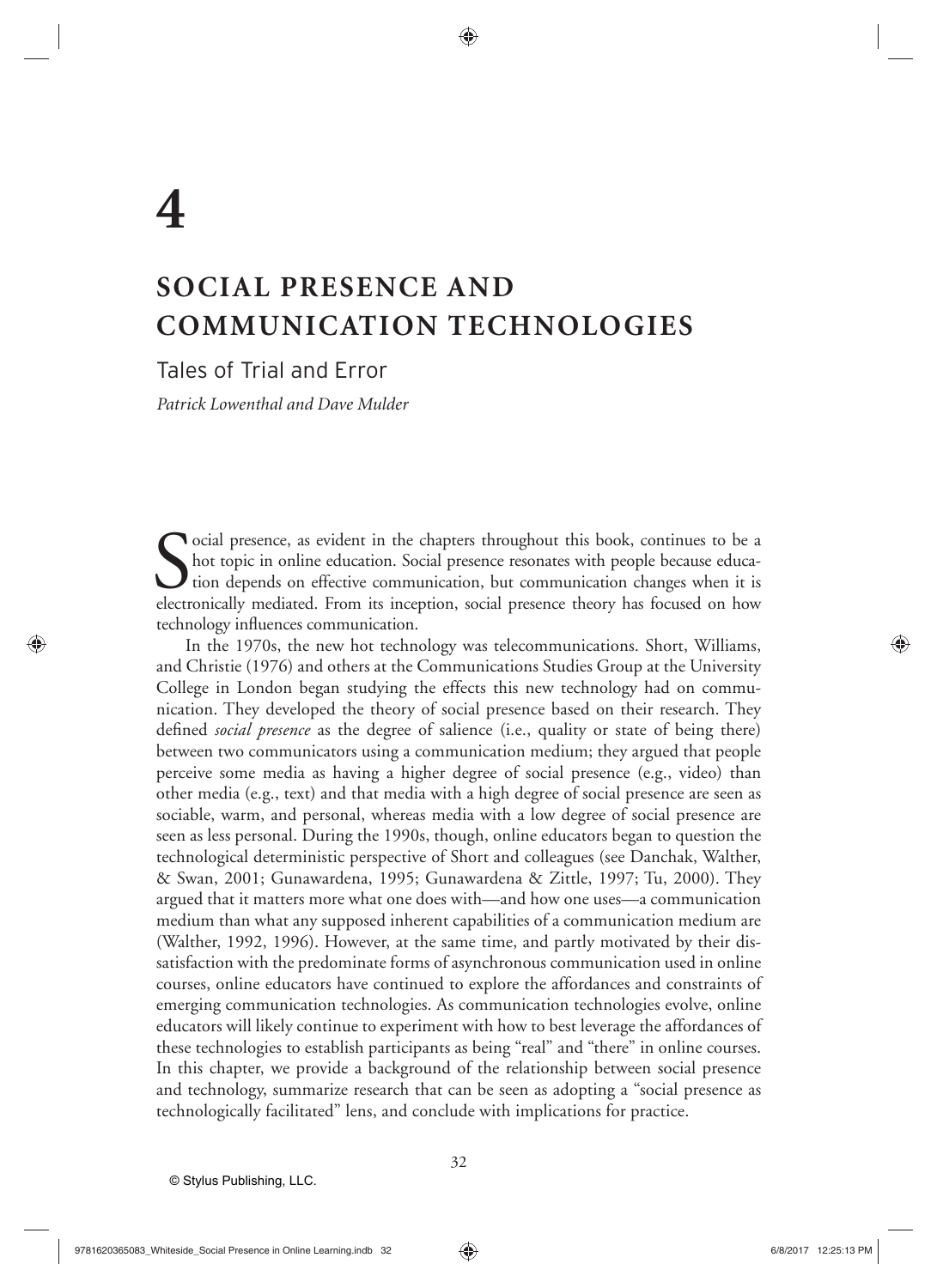## **Background of Social Presence and Technology**

Short and colleagues (1976) focused on how communication media influence the way people communicate. Influenced by earlier work done by Argyle and Dean (1965) and Wiener and Mehrabian (1968), Short and colleagues (1976) were interested in how people establish immediacy and intimacy using communication media. They defined *social presence* as the "salience of the other" (p. 65) when using a communication medium, which they believed was largely due to the type of communication medium being used. They believed that some media have high social presence capabilities, whereas others have low social presence capabilities based on the availability of nonverbal and relational cues.

During the 1980s, as the use of e-mail increased, researchers continued studying the social capabilities of communication media. Taking a technological deterministic approach similar to that of Short and colleagues (1976), Daft and Lengel (1986) developed the media richness theory. The media richness theory stated that communication media "vary in the capacity to process rich information" (Daft & Lengel, 1986, p. 560). For instance, they argued that face-to-face communication is more media rich than, say, an impersonal written document (Daft, Lengel, & Trevino, 1987). Around the same time, Rutter and colleagues developed the Cuelessness Model; this model basically states that the fewer social cues available, the greater the psychological distance between communicators (Rutter, 1984; Rutter, Pennington, Dewey, & Swain, 1984). Rutter and colleagues were specifically interested in how social cues decreased when using different communication media.

These theories are often referred to as *cues-fi ltered-out theories* because they focus on what is missing and not on what is gained when using different media. In fact, Walther (1992, 1996) labeled these *deficit theories*. Walther argued that just as cues are filtered out, other cues are filtered in and therefore computer-mediated communication (CMC; CMC was his specific area of interest) could have some affordances that face-to-face communication lacked. He believed that given enough time, people's social nature would eventually drive them to use CMC in very personal or even *hyperpersonal* ways (Walther, 1992, 1996).

Over time, and likely influenced at least in part by the work of Walther, people, especially online educators, started to question these highly technological deterministic cues-fi ltered-out perspectives. For instance, although these perspectives suggest that asynchronous CMC was inherently antisocial, Gunawardena (1995) argued that social presence can actually be cultured between participants in text-based online learning environments. Tu (2000) later promoted a balanced perspective that acknowledged that communication media have some limitations in terms of the amount of information they can transmit but that people's social immediacy behaviors can make up for these constraints. Garrison, Anderson, and Archer (2000) pushed this thinking a little further when they developed the Community of Inquiry (CoI) model that recognized not only that social presence was important (which, as Walther suggested, will naturally develop when given enough time) but also that there were things instructors could do to help design for and elicit social presence (i.e., through teaching presence). In their foundational article on assessing social presence, Garrison and colleagues (2000) concluded,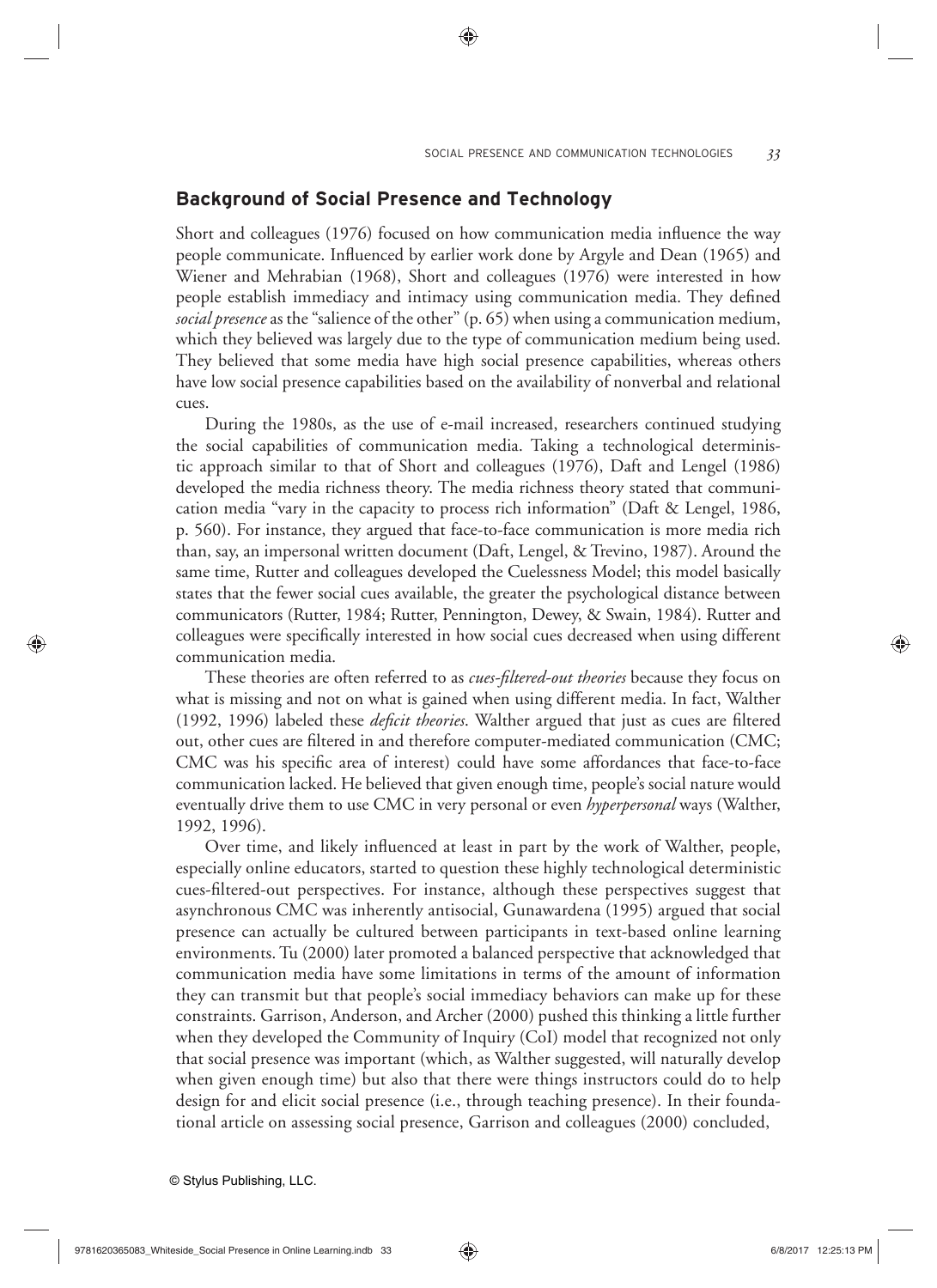#### *34* UNDERSTANDING SOCIAL PRESENCE AS TECHNOLOGICALLY FACILITATED

We do not believe that the effect of media per se is the most salient factor in determining the degree of social presence that participants develop and share through the mediated discourse. Rather, the communication context created through familiarity, skills, motivation, organizational commitment, activities, and length of time in using the media directly influence the social presence that develops. (pp.  $94-95$ )

# **Research on Social Presence and Technology**

Despite the commonly held belief that electronically mediated communication can be very social and personal and even hyperpersonal depending on one's experience and context, online educators regularly experiment with the educational, and specifically the social, capabilities of new communication technologies. In the following section, we highlight some of the more popular technologies that online educators use in hopes of improving social presence in online courses.

## Online Video and Social Presence

People have always been attracted to the fidelity of video (see Daft & Lengel, 1984, 1986; Daft et al., 1987; Rutter, 1984; Short et al., 1976). Online educators in particular, especially in terms of social presence, like that video enables people to visually see each other while they communicate. Although synchronous video conferencing is the prototypical example of using video as a communication technology, today there are actually many different ways to use video to communicate with others. For instance, video can be synchronous (e.g., Skype) or asynchronous (e.g., a YouTube video)—each of which can then be used for one-to-one, one-to-many, or many-to-many communication (Lowenthal, 2015).

# *Synchronous Video*

Synchronous video can be one-to-one (e.g., a Skype call between a teacher and a student), one-to-many (e.g., a webinar in which the presenter focuses only on his or her presentation and doesn't interact with the audience), or many-to-many (e.g., a collaborative live meeting in which every member has audio and video access). Each use of synchronous video communication can address common challenges of asynchronous communication. For instance, synchronous video happens in real time and therefore can be more expedient and help establish others as being "real" and "there" by enabling people to visually see each other in real time (Dray, 2011; Fadde & Vu, 2014). At the same time, synchronous video does require that a teacher and student(s) be online at the same time, which can present challenges of its own. Fadde and Vu  $(2014)$  identified multiple benefits of using synchronous video in asynchronous online courses, such as improving engagement, instructor social presence, and the formation of a community of learners, but they also identified some drawbacks, such as a decrease in instructional efficiency. They acknowledged that the challenge of using synchronous video "is to find a combination of synchronous and asynchronous activities that leverage the technology affordances of each mode, are within the capabilities of instructors, and satisfy the preferences of learners" (p. 33).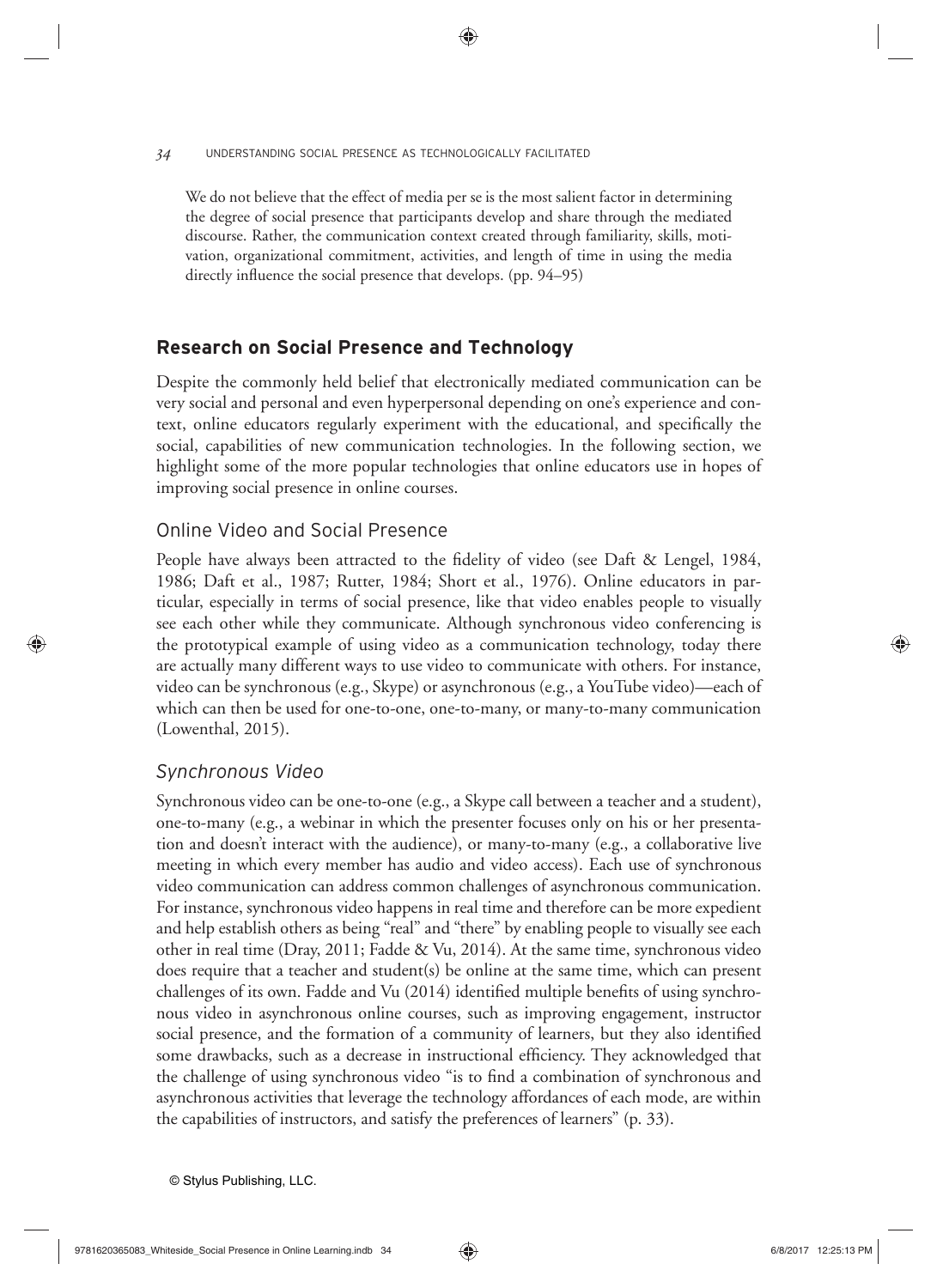In another study, Olson and McCracken (2015) examined the use of weekly synchronous video-based class meetings in primarily asynchronous online courses. They were interested to see if the benefits of synchronous class meetings were worth the effort involved to plan and host them (Olson & McCracken, 2015). The authors found no statistical difference when comparing learning outcomes, sense of community, and student satisfaction between students in a completely asynchronous online course and students in an asynchronous online course with weekly synchronous video meetings. Olson and McCracken (2015) identified additional challenges of synchronous meetings, including the time it took to prep for the synchronous meetings and the struggle to schedule live meetings at a time that worked for all students. They concluded three elements were essential to consider before deciding to incorporate synchronous video into online courses: the student's learning, experience, and time and resource investment (Olson & McCracken, 2015).

#### *Asynchronous Video*

Online learning grew out of the distance education tradition that places emphasis on enabling learners to do their course work at a time that is convenient for them. Therefore, online educators have been especially interested in the power of asynchronous video. Asynchronous video is video that is recorded and shared with others to watch at their convenience. This can be video recorded (e.g., with a webcam or even a phone) and shared with others (e.g., e-mailed, uploaded to a learning management system [LMS], or hosted on a video server like YouTube) or even video hosted in web-based applications like VoiceThread. VoiceThread enables instructors and students to narrate and record presentations and then discuss the recording using multimodal commenting tools (Ching, 2014; Dunlap & Lowenthal, 2011b). Online educators have been particularly interested in using VoiceThread for multimodal discussions, and the potential multimodal communication has to "humanize" or make more "authentic" the online discussion experience (Ching & Hsu, 2013; Pacansky-Brock, 2012, 2014; Trespalacios & Rand, 2015).

Borup, West, and Graham (2012) investigated student perceptions of asynchronous video. Faculty in three different online courses used VoiceThread or YouTube to engage students in asynchronous video discussions. Borup and colleagues (2012) found that asynchronous video "had a substantial impact on establishing the instructor's social presence" (p. 201) but less of an impact on establishing the social presence of students' classmates. Borup, West, Thomas, and Graham (2014) conducted a follow-up study in which they interviewed four different types of online learners about their perceptions of asynchronous video. Interestingly, they found that extroverts enjoyed making asynchronous videos but did not enjoy watching the videos of others. They also found that the type of discussion prompt influenced students' perceptions of asynchronous video use in the classroom.

In another study, Pacansky-Brock (2014) set out to encourage the use of video commenting in VoiceThread; she noticed over the years that her students would often choose to leave text instead of video comments when given the chance. She found that she was able to increase the number of video comments students left in VoiceThread by (a) using a VoiceThread icebreaker early in the course, (b) requiring students to leave a voice or video comment the first time they used VoiceThread in the course, (c) providing choices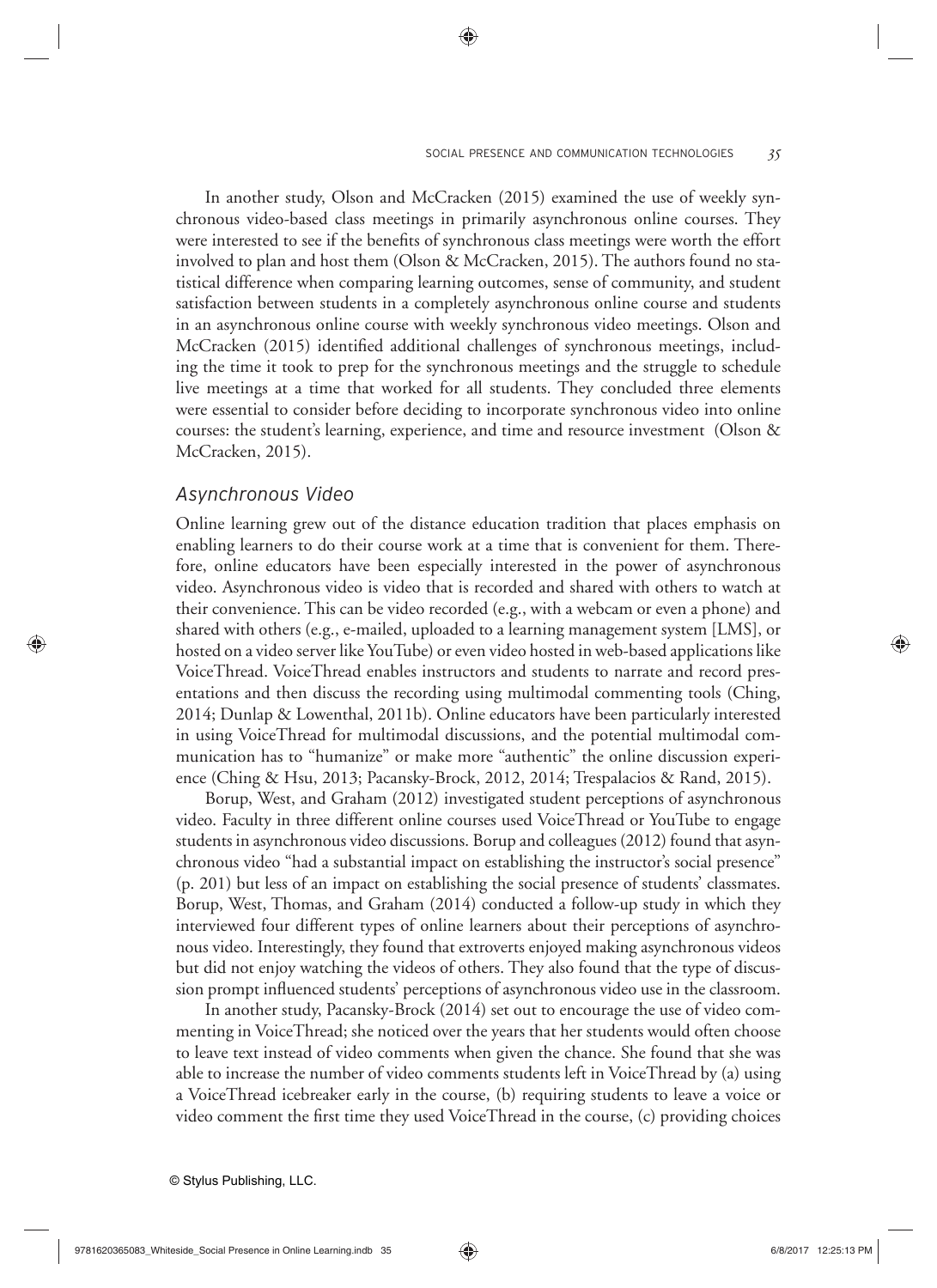about what students could respond to, and (d) welcoming students by name to comment on the VoiceThread (Pacansky-Brock, 2014). Participants reported stronger perceptions of community and improved nuance and emotion when leaving voice or video comments instead of text-only comments.

Working from the theory that the more visual cues the better, Lyons, Reysen, and Pierce (2012) investigated recorded online lectures that included a free-floating instructor in the corner of the lecture. Contrary to public opinion, they found that adding social presence cues (i.e., a video of the instructor talking) negatively affected perceived learning and interactivity, especially among students with lower technological efficacy.

An additional and increasingly popular approach to using asynchronous video involves the use of video feedback. Lowenthal and Dunlap (2011) found that detailed feedback—specifically asynchronous video feedback in the format of screencasts of students' work—was one of the best ways to establish instructor social presence in the courses they taught. Borup and colleagues (2014), however, found no significant difference in students' perceptions of instructor social presence between those who received video feedback and those who didn't in their mixed-methods study of video feedback in blended online courses. Despite this finding, instructors and students in Borup and colleagues' study stated that the power of video feedback is that it allows instructors to speak in a conversational tone, share emotion in their voice, and create a sense of closeness. Students suggested, though, that the blended nature of the course lessened the impact of video feedback.

## *Digital Storytelling*

In addition to video feedback, Lowenthal and Dunlap (2011; Dunlap & Lowenthal, 2014) also found in their study comparing various strategies to establish social presence that digital storytelling was a powerful way to use asynchronous video to establish social presence. Research has shown that sharing stories and self-disclosing can help establish social presence (Rourke et al., 1999). Digital stories are unique—short personal stories told with the use of graphics, audio, and video (Lowenthal, 2009; Lowenthal & Dunlap, 2007). The basic idea is that sharing personal multimodal stories can help establish someone as a "real" person. Lowenthal and Dunlap (2010) identified multiple ways of using teacher- and student-created digital stories in the online classroom; they later reported that students actually identified digital storytelling to be one of the best strategies they used for establishing social presence (Dunlap & Lowenthal, 2014; Lowenthal & Dunlap, 2011).

Although digital storytelling holds much promise for elevating social presence, it has some pitfalls. First, although much of the power of digital stories lies in hearing the emotion in one's voice as one shares a personal story, some faculty and students are simply not comfortable recording their own voice or self-disclosing personal details about their life. Second, as Walsh and Hoskisson (2015) pointed out, despite the aforementioned benefits, digital stories lack a live listener providing immediate feedback.

Motivated by the popular belief that video is a superior communication medium for social presence and by his own personal experience with students not watching videos he created, Lowenthal (2015) investigated student perceptions of various forms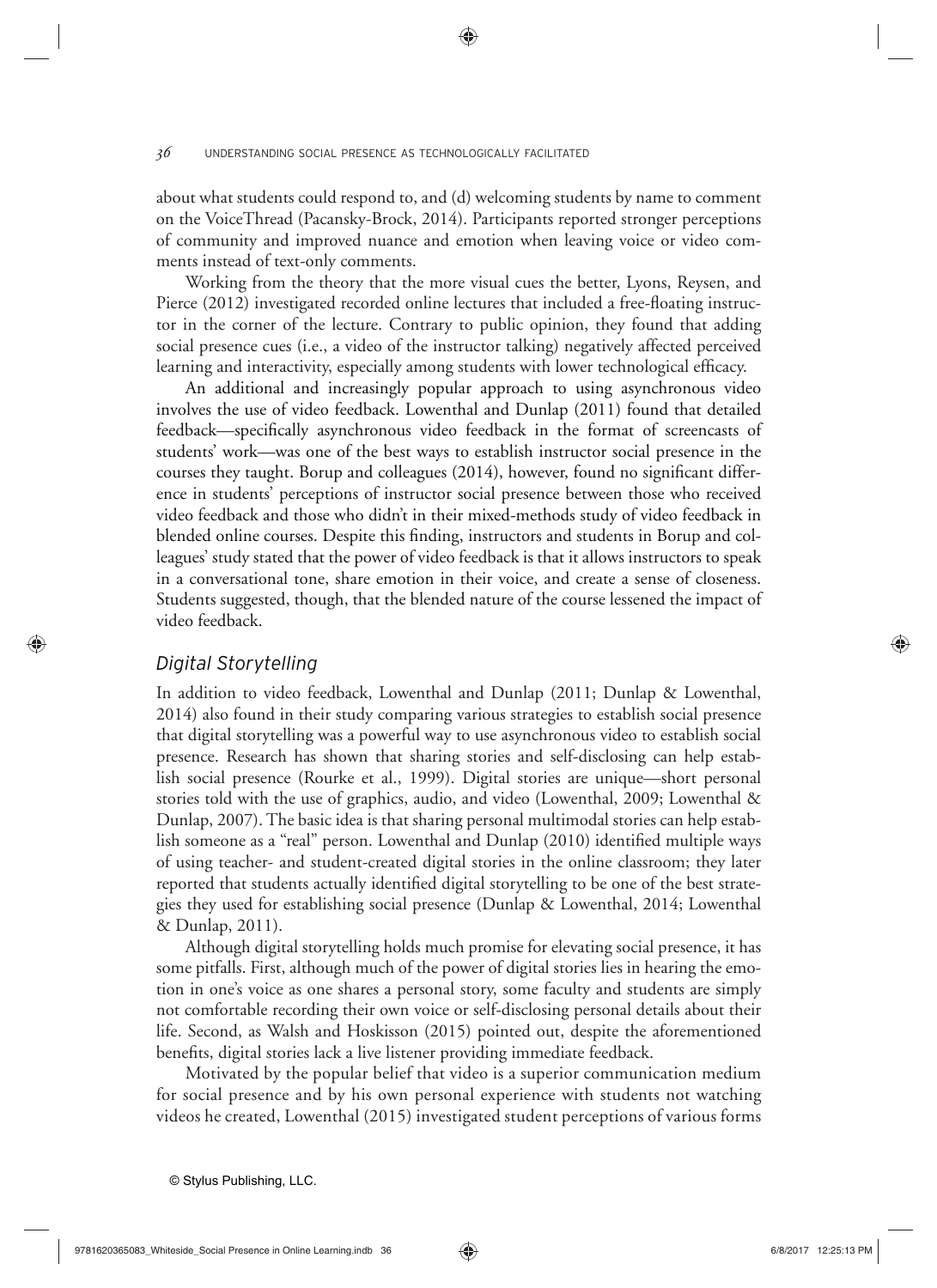of video (e.g., video announcements, instructional screencasts, and video feedback). He found that although students reported that video was a better communication tool to establish and maintain social presence, in practice it depends on when and how the video is used, and there are times when it is just easier and more expedient to use text.

## Social Networking and Social Presence

Social networking applications such as Twitter and Facebook have also attracted online educators because of their "social" capabilities; these applications alone have hundreds of millions of regular users. In addition, and perhaps even more important, many of these social network users are already adept (i.e., literate) with socially interacting with others in electronically mediated environments where cues are filtered out (Ostashewski, Reid, & Dron, 2013; Veletsianos & Navarrete, 2012).

## *Twitter*

Dunlap and Lowenthal (2009a, 2009b) were attracted early on to the possibilities of using Twitter for social presence in online courses. They found that online courses often lack the just-in-time hallway interactions often present in face-to-face courses. Thus, they explored using Twitter to enhance social presence by providing a mechanism for just-in-time social interactions. They found that students who regularly used Twitter reported that it did help them get a sense that others in the class were "real" or "there." However, follow-up interviews with students later suggested that although many students liked using Twitter, some hated it, and still many others actually preferred other ways of establishing and maintaining social presence (Dunlap & Lowenthal, 2014; Lowenthal & Dunlap, 2011).

Other researchers have since investigated using Twitter to increase student-to- student and student-to-teacher interaction, engagement, and ultimately social presence in online courses (Munoz, Pellegrini-Lafont, & Cramer, 2014; Rohr & Costello, 2015; Thoms, 2012). However, overall, they have had mixed success. For instance, although Rohr and colleagues (Rohr & Costello, 2015; Rohr, Costello, & Hawkins, 2015) found Twitter was effective at encouraging engagement and community in large online classes, Munoz and colleagues (2014) found that Twitter did not help build a sense of social presence with culturally and linguistically diverse students. Bartholomew and Anderson (2010) also had mixed success using Twitter to post class announcements. Bartholomew and Anderson also pointed out that the instructor in their study made little effort to educate students on how to use Twitter in the first place.

## *Facebook*

Facebook is the world's most popular social network; there are over 150 million active users in the United States alone (Statista, n.d.). As such, there are natural benefits of using a social network for educational purposes when millions of learners already log in each day. However, this very affordance can also be a constraint. Facebook is more of a friendship-driven social network than other platforms like Twitter (Dunlap &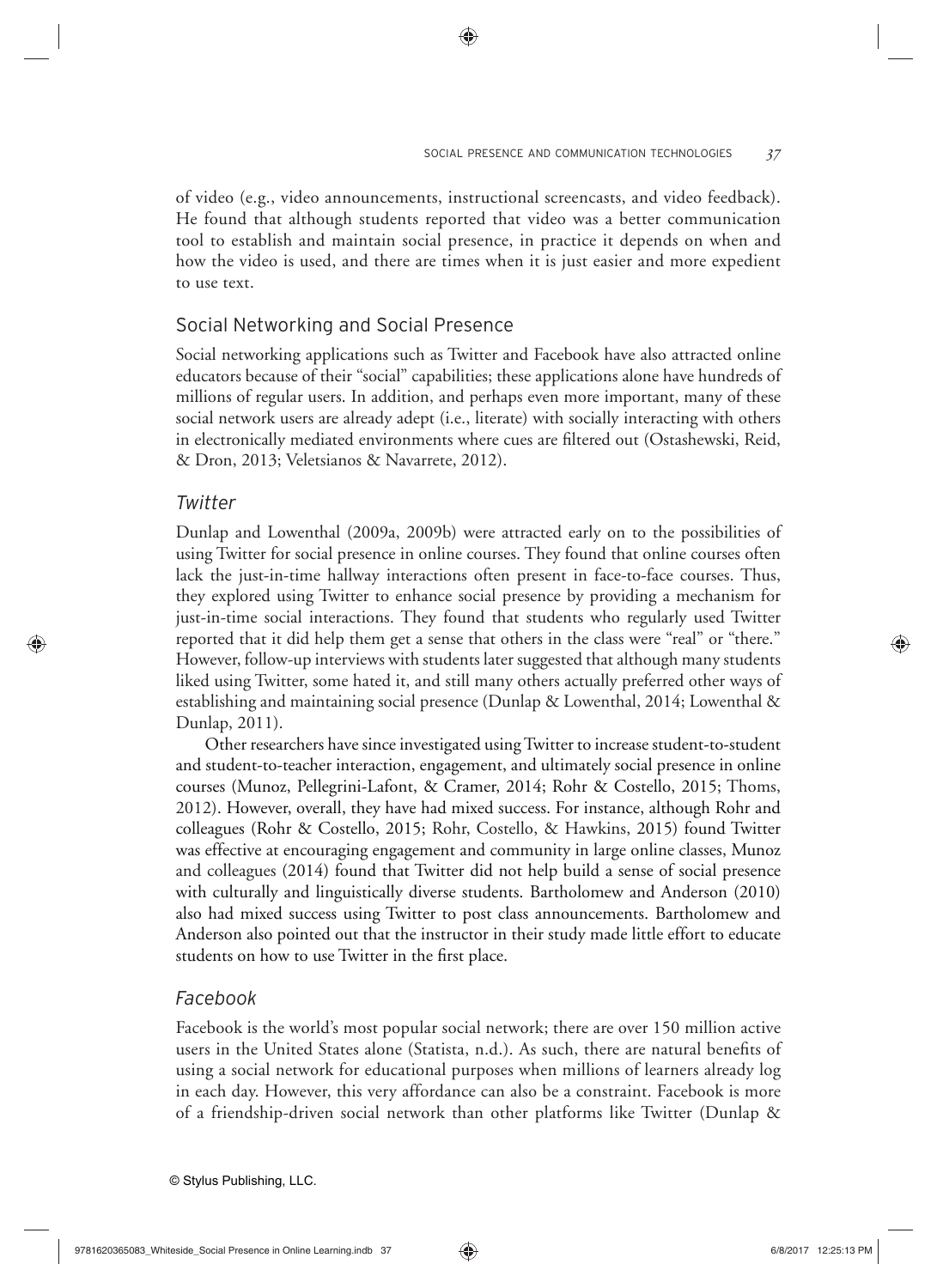Lowenthal, 2011a); therefore, teachers and students alike can find it uncomfortable to "friend" each other (Wang, Scown, Urquhart, & Hardman, 2014). Despite possible constraints like this (which some address by creating special groups or avatars), educators (online or not) continue to experiment with using Facebook for social presence purposes.

Online educators like to blame any shortcomings of online education on the LMS (Lane, 2009). Therefore, it is not surprising to find that many have turned to Facebook in hopes of a less restrictive experience. DeSchryver, Mishra, Koehler, and Francis (2009), though, found in their investigation of using Facebook as an LMS that participants did not post longer or more frequent messages on Facebook than the traditional LMS. Participants also did not report any higher sense of social presence using Facebook as compared to the traditional LMS. They explained that this could be due to the fact that they did not require students to "friend" each other. They used Facebook only for course discussions, and they still used the traditional LMS for other functions (e.g., grade book, calendar) (DeSchryver et al., 2009). The researchers also suspected that students' reactions could have been influenced by the fact that discussions in Facebook are not threaded. Despite their results, DeSchryver and colleagues (2009) remained optimistic about Facebook's ability to develop social presence and recommended further research in this area.

Wang and colleagues (2014) also investigated using Facebook to create social presence in online courses. They were interested in how students use Facebook for personal and academic purposes. They found that Facebook strengthened relationships in both teacher-to-student and student-to-student interactions and that Facebook was useful for group work, especially in forming groups and facilitating discussion (Wang et al., 2014).

Regardless of the social network, the results are clearly mixed. Faced with inconsistent findings like these, researchers are quick to point out the importance of up-front planning. For instance, Rohr and colleagues (2015) pointed out,

From a learning-design perspective, Twitter's use ought to be carefully considered for suitability to the course's philosophy, content, and participants' capabilities. It should be closely tied to other class activities and content, both in terms of topics and timing. Its reason for being used ought to be communicated to students, be it for communication of course logistics, reporting on current events, or other assessment-related activities.

One additional thing appears to be clear. Just because learners are comfortable communicating in social networks does not mean that they are prepared to use these tools for educational purposes. Additional research is definitely needed on the power of social networks to establish social presence.

# Low-Tech Strategies and Social Presence

Online educators do not always focus on high-tech tools. Some have found multiple ways to use low-tech strategies to establish and maintain social presence.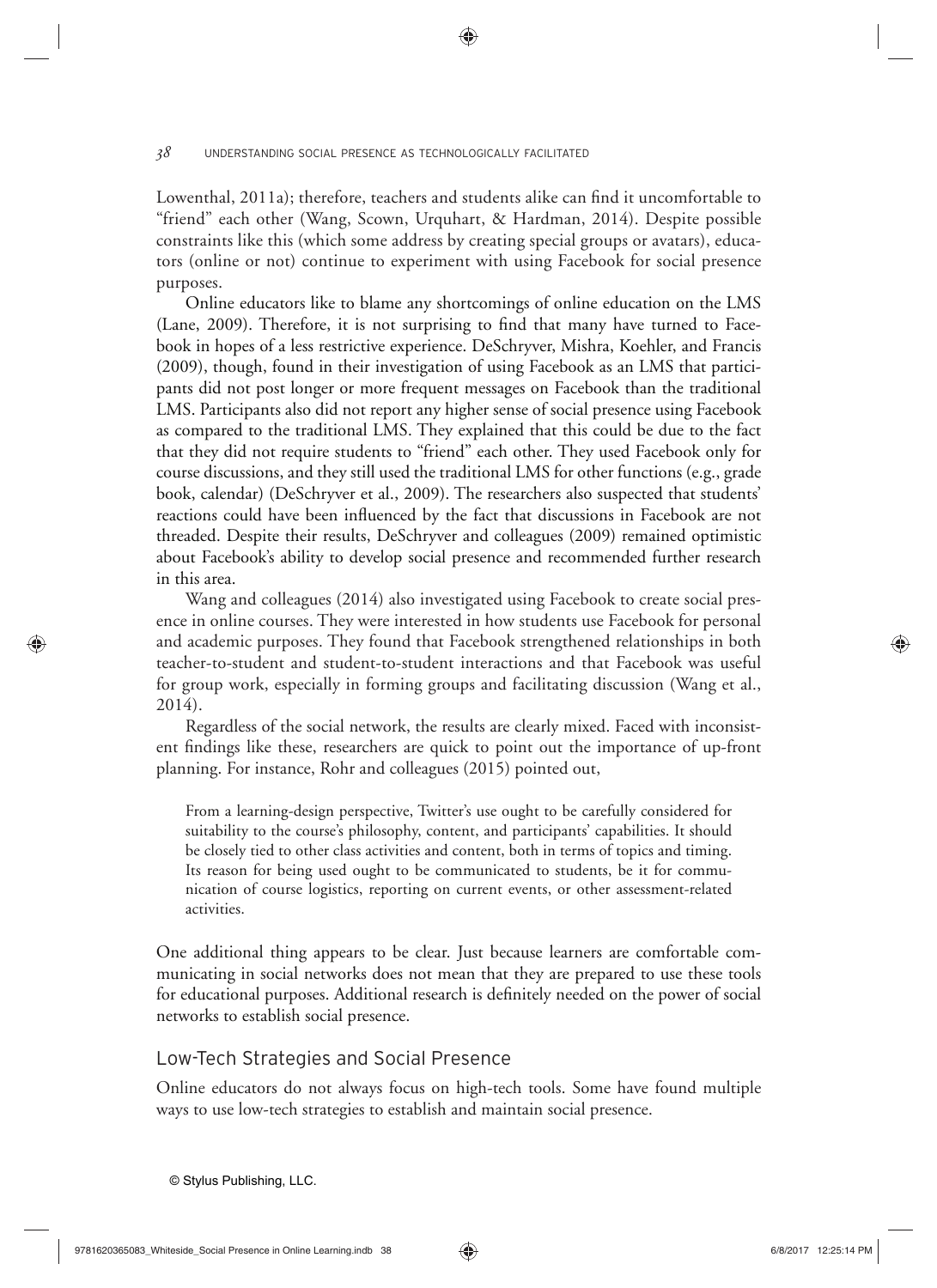## *Pictures*

Many researchers believe that photographs may help to "humanize" online interactions (Lowenthal & Dunlap, 2011). For instance, Kear, Chetwynd, and Jefferis (2014) found that simply adding a photograph to an online profile can increase social presence. In fact, providing students with the opportunity to use pictures as part of their self- presentation has been found to help students develop relationships in computer-mediated environments (Sachdev, 2011). Kear and colleagues (2014) found in one study that a majority of students  $(61\%)$  immediately uploaded a profile picture when they accessed their course. Although headshots were the most common, some students would even upload pictures that provided a sense of their interests or hobbies. Students reported that they uploaded profile pictures because they believed it would help foster a sense of community-"putting a face with a name" (Kear et al., 2014, p. 6). Kear and colleagues (2014) went on to explain that adding personal pictures helped individuals project their identity into the community, shaping how they would like others to perceive them and providing classmates with a visual cue to help them "get a feeling for who they are" (p. 9).

Dunlap and Lowenthal (2014) experimented with multiple ways to use photographs to increase social presence. One easy strategy they used was cocreating a photo roster with students using a Google document (that includes a photograph and a brief bio); students were then encouraged to print the roster so that they would have a quick overview of their fellow students at a glance. Another creative activity was to have students create a "virtual paper bag" where students chose five photographs to illustrate aspects of themselves using Flickr; the students then had the opportunity to explore each others' paper bags and learn more about how "real" their classmates actually are (Dunlap & Lowenthal, 2014). Using pictures in both simple and more creative ways has the potential to help establish each student as a "real" and unique person (Dunlap & Lowenthal, 2010, 2014).

## *Messaging*

Online discussions are often thought of as the central place for all course communication. As useful as asynchronous discussion forums can be, online educators must not forget the value of one-to-one communication for increasing social presence (Lowenthal, 2015). Although many people like to poke fun and say that e-mail is dead, personal e-mails between an instructor and an individual student can be a powerful way to connect and foster social presence (Dunlap & Lowenthal, 2010). There are also a host of other messaging applications one can use to communicate with students (see DuVall, Powell, Hodge, & Ellis, 2007; Zawacki-Richter, Mü skens, Krause, Alturki, & Aldraiweesh, 2015). For instance, DuVall and colleagues (2007) investigated using text messaging on cell phones as a means of developing and supporting social presence. In their study, they examined a computer-to-phone texting application; the instructors composed messages on the computer that were then sent directly to their students' phones as text messages. Instructors sent messages about course updates, grade information, calendar reminders, and weekly "hot topics" for the course. The results were mixed; some students definitely enjoyed the stronger connection to the instructor, whereas other students reported that the text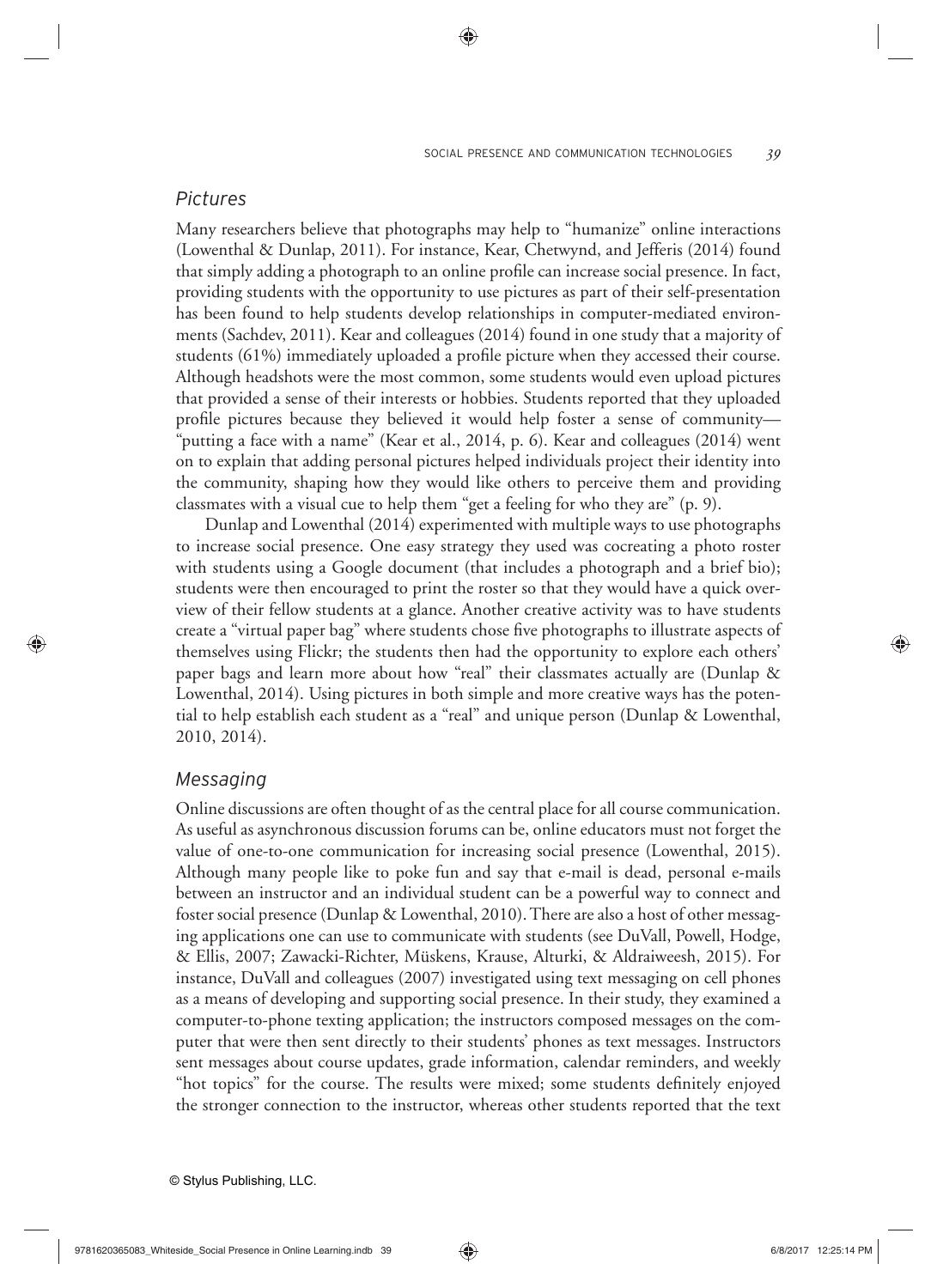communications were really not necessary (DuVall et al., 2007). Other online educators are exploring the usefulness of group messaging tools like Slack (see Whalen, 2016).

# **Implications for Practice**

Emerging communication technologies can be alluring. However, online educators must not forget what decades of research have shown: It is not the medium but rather how one uses the medium that makes the difference (Clark, 1983, 1994). To complicate matters further, at least in terms of using media to establish social presence, research has suggested that people perceive social presence differently and each person has different social presence needs (i.e., some people might desire a stronger sense of immediacy and intimacy when communicating than others). Therefore, one strategy might not work equally for all learners. Furthermore, students have historically reported feeling isolated and alone in online courses, but their social presence needs are likely to change as they spend more time and become more adept (i.e., literate) with electronically mediated communication and learning online. With this in mind, the following are some rules of thumb to follow when experimenting with new communication technologies in online courses:

- *Media alone does not establish social presence; people establish social presence.* Every communication technology has affordances and constraints. For instance, video can provide more visual cues than other types of communication technology, but that does not mean that video is always the best or right media for every situation.
- *The way you use communication technologies matters*, *and your context should always influence your use*. Teachers and students need to focus more on how they use communication media than any so-called inherent capabilities of media. Just as a written letter can be impersonal or highly personal (e.g., a love letter), video as well can be impersonal or highly personal. Instructional designers in particular need to conduct research (e.g., design-based research) on better ways to use certain media given the context (which includes understanding the unique needs of the teachers and the students).
- *Teachers and students need practice using new communication technologies.* Simply because one has experience using some communication technologies does not mean that he or she is versed in the nuances of all communication technologies or how to use the technologies for teaching and learning purposes. Online educators need to take time introducing and supporting students as they use new communication technologies.
- *Share the purpose for using emerging communication technologies.* Online educators should have a good reason for introducing new communication technologies into their courses. They must take the time to share the reason and purpose with their students and explain how the technologies will help students meet the course learning objectives.
- *Give students options when appropriate.* Students are different, and they are taking courses online for a variety of reasons. Although there are good reasons to have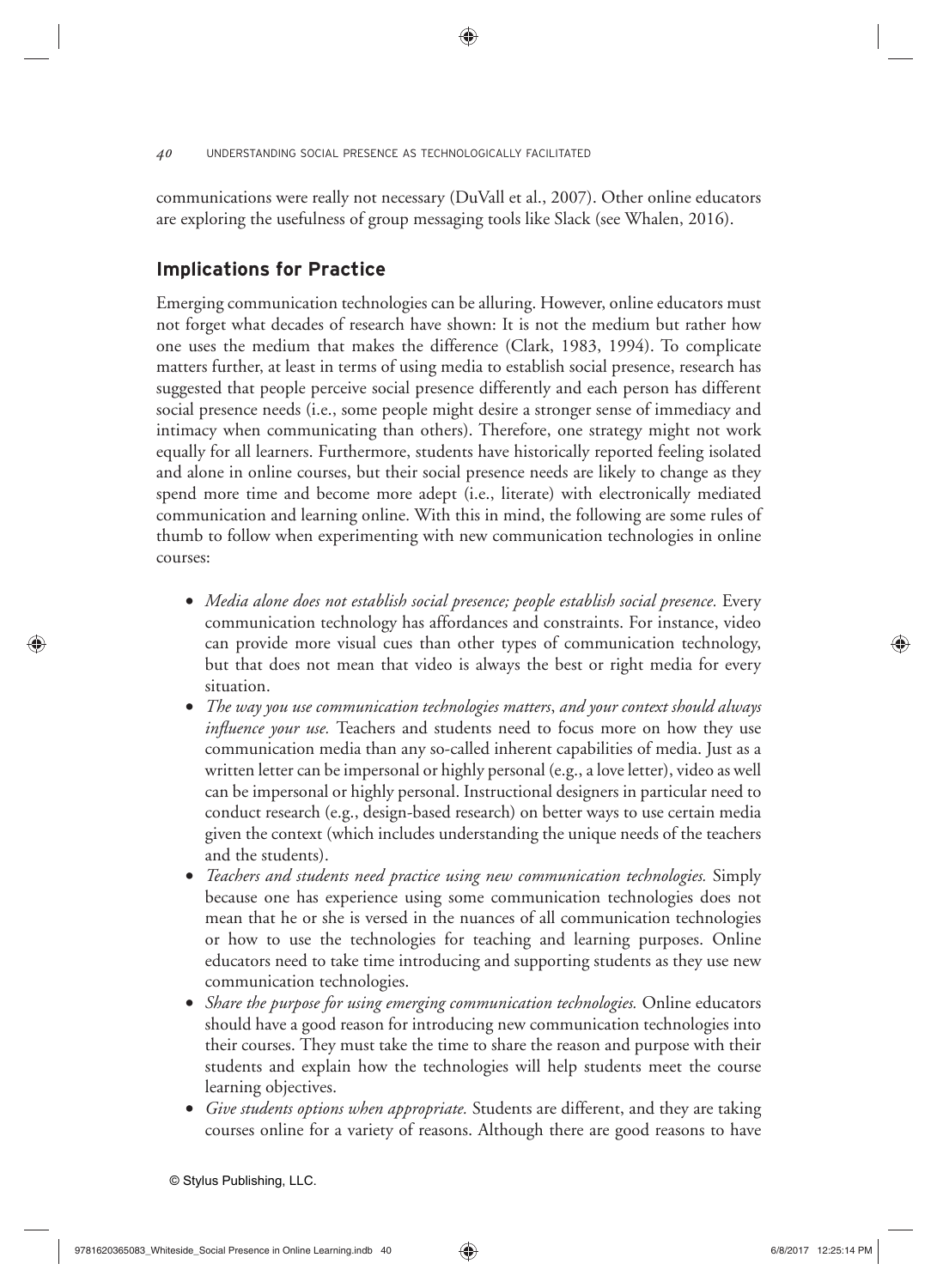all students complete a specific assignment in the same way, there are also times when you can give students a choice. For instance, some students might not feel comfortable sharing a recording of their voice each week. This does not mean that education should not challenge students' comfort level but rather that we should not assume that all students have the same social presence needs and comfort levels using emerging communication technologies.

# **Conclusion**

The relationship between social presence and technology has interested researchers and practitioners for decades. Although online educators, generally speaking, have come to acknowledge that it matters more what one does with a communication technology than any inherent capabilities of that technology, they still continue to explore the affordances and constraints of each new emerging communication technology. Online educators will likely continue to experiment with how to best leverage the affordances of new technologies. In this chapter, we provided a background of the relationship between social presence and technology, summarized some research on social presence and various communication technologies, and concluded with some implications for practice.

# **Chapter Review**

- Social presence theory has evolved from a focus on inherent qualities of a medium to a focus on how a medium is used.
- Different communication technologies have different affordances.
- Online educators are attracted to the affordances of synchronous and asynchronous online video.
- Low-tech strategies, such as including photos and engaging in one-on-one communication, can improve social presence.
- Media alone does not establish social presence; *people* establish social presence within mediated environments.

# **References**

Argyle, M., & Dean, J. (1965). Eye contact, distance and affiliation. *Sociometry*, 28(3), 289–304. Bartholomew, K. W., & Anderson, J. E. (2010). Using Twitter to deliver class announcements:

- The good, the bad, and the ugly. *Issues in Information Systems*, *11*(2), 83–87.
- Borup, J., West, R. E., & Graham, C. R. (2012). Improving online social presence through asynchronous video. *The Internet and Higher Education*, *15*(3), 195–203.
- Borup, J., West, R. E., Thomas, R., & Graham, C. R. (2014). Examining the impact of video feedback on instructor social presence in blended courses. *The International Review of Research in Open and Distributed Learning*, *15*(3). Retrieved from http://www.irrodl.org/index.php/ irrodl/article/view/1821/2909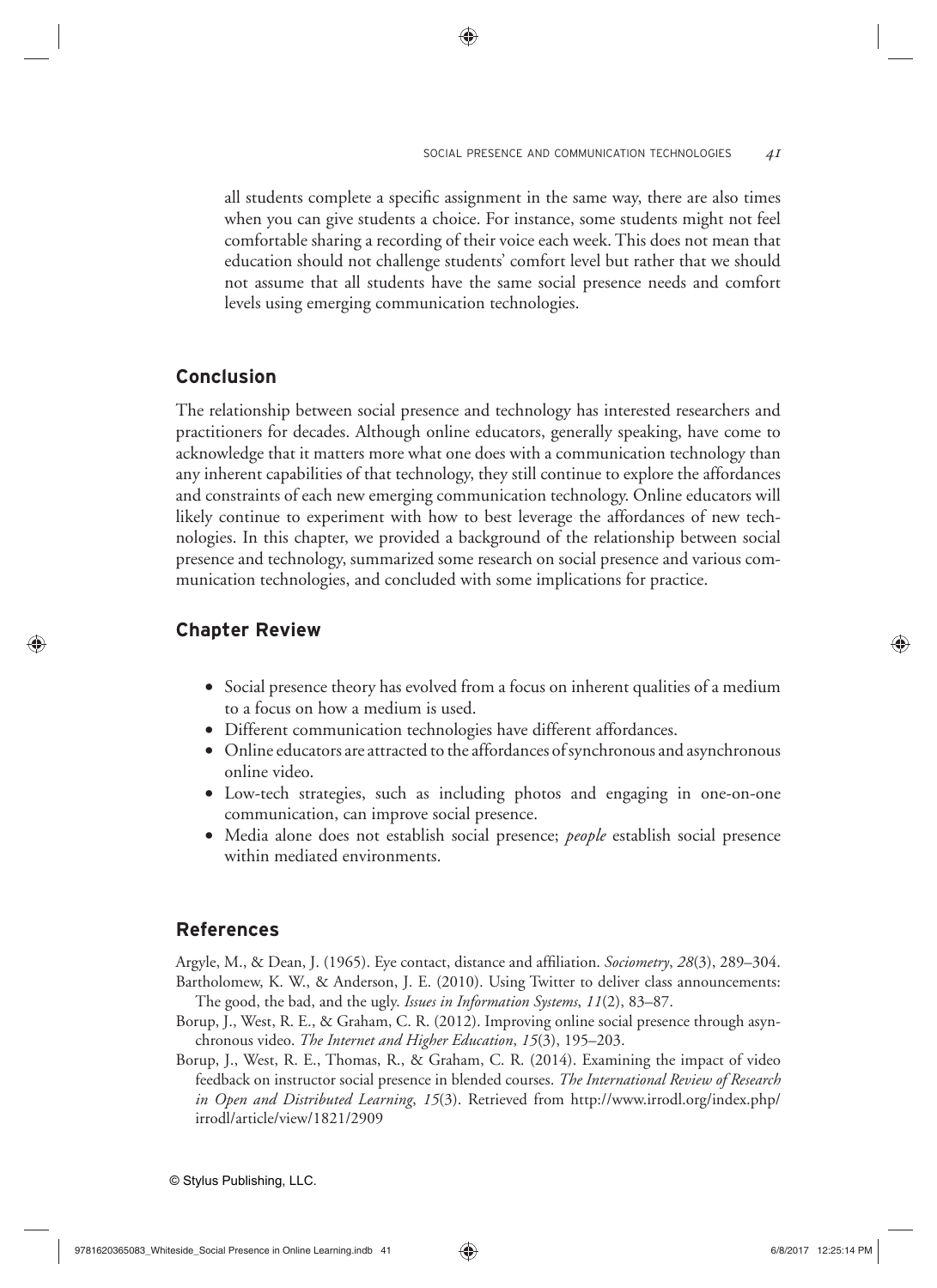- Ching, Y.-H. (2014). Exploring the impact of role-playing on peer feedback in an online casebased learning activity. *The International Review of Research in Open and Distributed Learning*, *15*(3). Retrieved from http://www.irrodl.org/index.php/irrodl/article/view/1765/2906
- Ching, Y.-H., & Hsu, Y.-C. (2013). Collaborative learning using VoiceThread in an online graduate course. *Knowledge Management and E-Learning*, *5*(3), 298–314.
- Clark, R. E. (1983). Reconsidering research on learning from media. *Review of Educational Research*, *53*(4), 445–459.
- Clark, R. E. (1994). Media will never influence learning. *Educational Technology Research and Development*, *42*(2), 21–29.
- Daft, R. L., & Lengel, R. H. (1984). Information richness: A new approach to managerial behavior and organizational design. In L. L. Cummings & B. M. Staw (Eds.), *Research in organizational behavior* (pp. 191–233). Homewood, IL: JAI Press.
- Daft, R. L., & Lengel, R. H. (1986). Organizational information requirements, media richness and structural design. *Management Science*, *32*(5), 554–571.
- Daft, R. L., Lengel, R. H., & Trevino, L. K. (1987). Message equivocality, media selection, and manager performance: Implications for information systems. *MIS Quarterly*, *11*(3), 355–366.
- Danchak, M. M., Walther, J. B., & Swan, K. P. (2001, November). *Presence in mediated instruction: Bandwidth, behavior, and expectancy violations.* Paper presented at the annual meeting of Asynchronous Learning Networks, Orlando, FL.
- DeSchryver, M., Mishra, P., Koehler, M., & Francis, A. (2009). Moodle vs. Facebook: Does using Facebook for discussions in an online course enhance perceived social presence and student interaction? In I. Gibson, R. Weber, K. McFerrin, R. Carlsen, & D. Willis (Eds.), *Proceedings of Society for Information Technology and Teacher Education International Conference 2009* (pp. 329–336). Chesapeake, VA: Association for the Advancement of Computing in Education.
- Dray, B. J. (2011). Telling stories and teachable moments: The possibility of Adobe Connect. In P. R. Lowenthal, D. Thomas, A. Thai, B. Yuhnke, M. Edwards, & C. Gasell (Eds.), *The CU online handbook, 2011* (pp. 81–85). Denver, CO: University of Colorado Denver. Retrieved from http://www.ucdenver.edu/academics/CUOnline/FacultySupport/Handbook/ cuonlinehandbook2011/Documents/chapter12.pdf
- Dunlap, J. C., & Lowenthal, P. R. (2009a). Horton hears a tweet. *EDUCAUSE Quarterly*, *32*(4).
- Dunlap, J. C., & Lowenthal, P. R. (2009b). Tweeting the night away: Using Twitter to enhance social presence. *Journal of Information Systems Education*, *20*(2), 129–136.
- Dunlap, J. C., & Lowenthal, P. R. (2010). Defeating the Kobayashi Maru: Supporting student retention by balancing the needs of the many and the one. *EDUCAUSE Quarterly*, *33*(4).
- Dunlap, J. C., & Lowenthal, P. R. (2011a). Learning, unlearning, and relearning: Using Web 2.0 technologies to support the development of lifelong learning skills. In G. D. Magoulas (Ed.), *E-infrastructures and technologies for lifelong learning: Next generation environments*. Hershey, PA: IGI Global. doi:10.4018/978-1-61520-983-5
- Dunlap, J. C., & Lowenthal, P. R. (2011b). VoiceThread virtuosity. In P. Shank (Ed.), *The online learning idea book: Proven ways to enhance technology-based and blended learning* (Vol. 2, pp. 288–292). San Francisco, CA: Pfeiffer.
- Dunlap, J. C., & Lowenthal, P. R. (2014). The power of presence: Our quest for the right mix of social presence in online courses. In A. A. Piña & A. P. Mizell (Eds.), *Real-life distance education: Case studies in practice* (p. 41–66)*.* Charlotte, NC: Information Age Publishing.
- DuVall, J. B., Powell, M. R., Hodge, E., & Ellis, M. (2007). Text messaging to improve social presence in online learning. *EDUCAUSE Quarterly*, *30*(3), 24.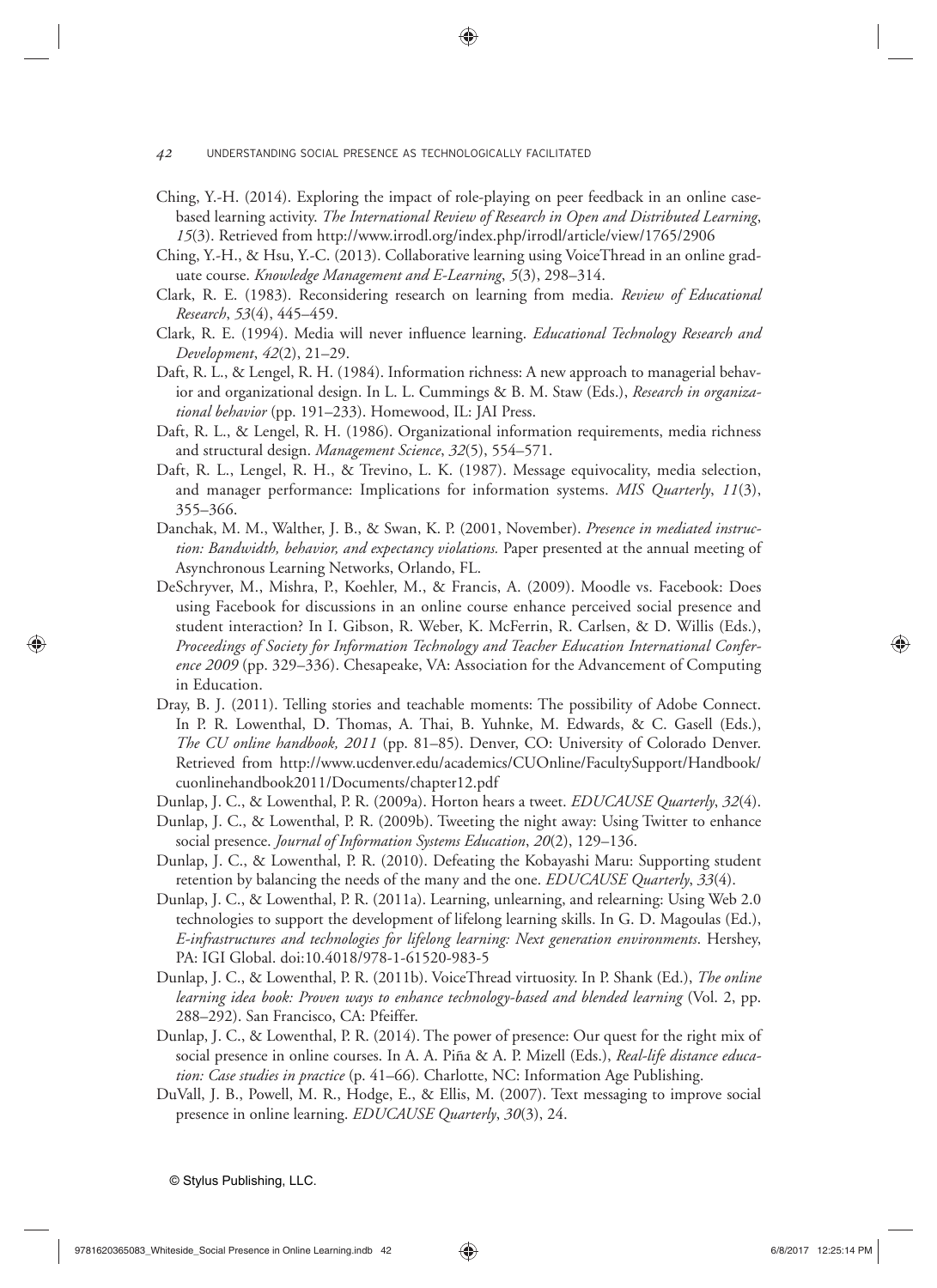- Fadde, P. J., & Vu, P. (2014). Blended online learning: Benefits, challenges, and misconceptions. In P. R. Lowenthal, C. S. York, & J. C. Richardson (Eds.), *Online learning: Common misconceptions, benefits, and challenges* (pp. 33–48). Hauppauge, NY: Nova Publishers.
- Garrison, D. R., Anderson, T., & Archer, W. (2000). Critical inquiry in a text-based environment: Computer conferencing in higher education. *The Internet and Higher Education*, *2*(2–3), 87–105.
- Gunawardena, C. N. (1995). Social presence theory and implications for interaction and collaborative learning in computer conferences. *International Journal of Educational Telecommunications*, *1*(2–3), 147–166.
- Gunawardena, C. N., & Zittle, F. J. (1997). Social presence as a predictor of satisfaction within a computer-mediated conferencing environment. *The American Journal of Distance Education*, *11*(3), 8–26.
- Kear, K., Chetwynd, F., & Jefferis, H. (2014). Social presence in online learning communities: The role of personal profiles. *Research in Learning Technology*, 22, 1–15.
- Lane, L. M. (2009). Insidious pedagogy: How course management systems affect teaching. *First Monday*, *14*(10).
- Lowenthal, P. R. (2009). Digital storytelling: An emerging institutional technology? In K. McWilliam & J. Hartley (Eds.), *Story circle: Digital storytelling around the world* (pp. 252–259). Malden, MA: Wiley-Blackwell.
- Lowenthal, P. R. (2015, April). *Did video kill the asynchronous post? Exploring students' perceptions of asynchronous online video and social presence.* Paper presented at the annual meeting of the American Educational Research Association conference, Chicago, IL.
- Lowenthal, P. R., & Dunlap, J. C. (2007). Digital stories. In P. Shank (Ed.), *The online learning idea book: 95 proven ways to enhance technology-based and blended learning* (pp. 110–111). San Francisco, CA: Pfeiffer.
- Lowenthal, P. R., & Dunlap, J. C. (2010). From pixel on a screen to real person in your students' lives: Establishing social presence using digital storytelling. *The Internet and Higher Education*, *13*(1–2), 70–72. doi:10.1016/j.iheduc.2009.10.004
- Lowenthal, P. R., & Dunlap, J. C. (2011, April). *Investigating students' perceptions of various instructional strategies to establish social presence.* Paper presented at the annual meeting of the American Educational Research Association, New Orleans, LA.
- Lyons, A., Reysen, S., & Pierce, L. (2012). Video lecture format, student technological efficacy, and social presence in online courses. *Computers in Human Behavior*, *28*(1), 181–186.
- Munoz, L. R., Pellegrini-Lafont, C., & Cramer, E. (2014). Using social media in teacher preparation programs: Twitter as a means to create social presence. *Perspectives in Urban Education*, *11*(2), 57–69.
- Olson, J. S., & McCracken, F. E. (2015). Is it worth the effort? The impact of incorporating synchronous lectures into an online course. *Journal of Asynchronous Learning Networks*, *19*(2), 73–84.
- Ostashewski, N., Reid, D., & Dron, J. (2013). Scaffolds not handcuffs: Bringing social media into the instructional design mix. In J. Herrington, A. Couros, & V. Irvine (Eds.), *Proceedings of EdMedia: World Conference on Educational Media and Technology 2013* (pp. 2199–2204). Waynesville, NC: Association for the Advancement of Computing in Education.
- Pacansky-Brock, M. (2012). *Best practices for teaching with emerging technologies*. New York, NY: Routledge.
- Pacansky-Brock, M. (2014). Learning out loud: Increasing voluntary voice comments in online classes. In P. R. Lowenthal, C. S. York, & J. C. Richardson (Eds.), *Online learning: Common misconceptions, benefits and challenges* (pp. 99–114). Hauppauge, NY: Nova Science Publishers.